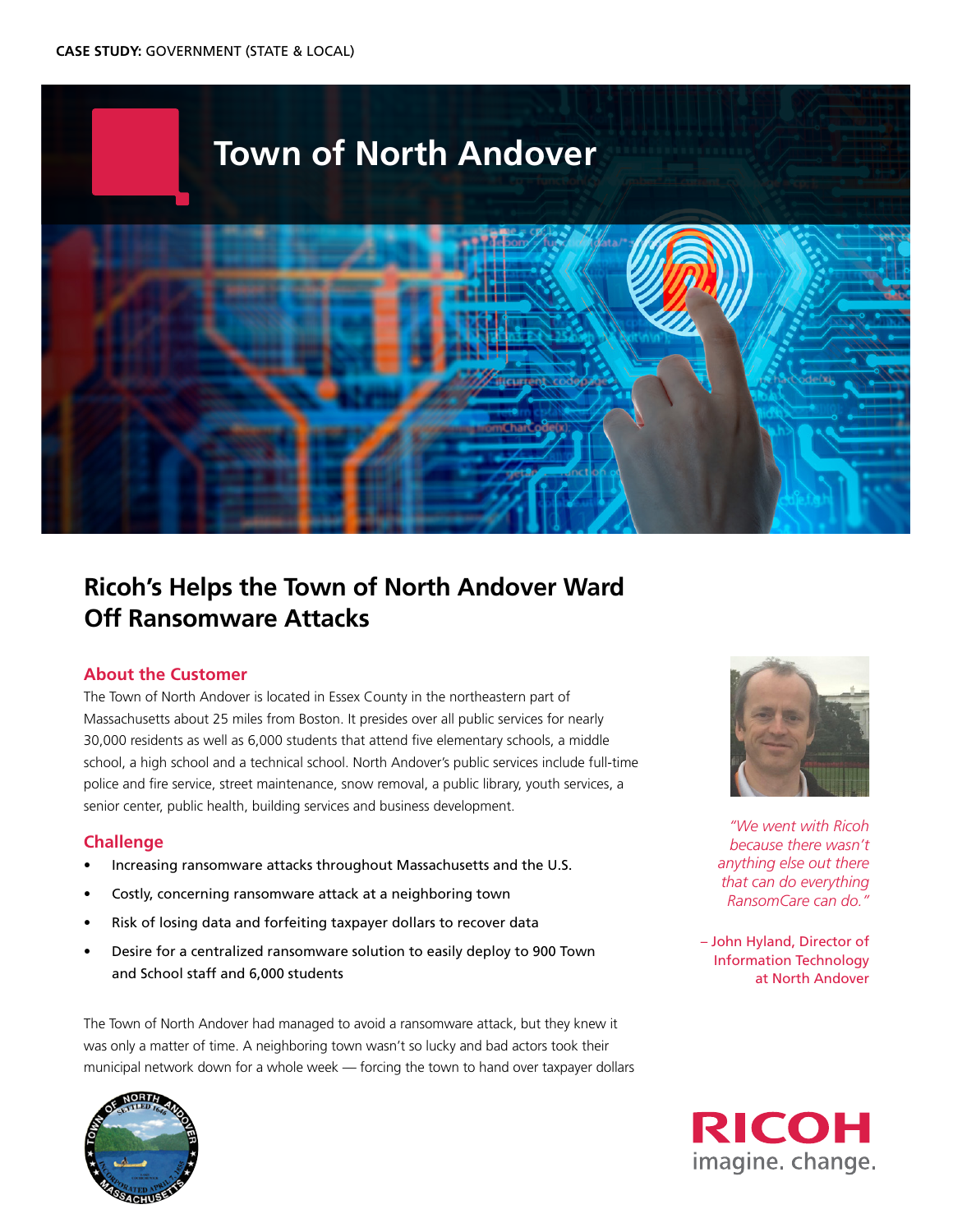*"This was one of the easiest setups of all time. We just needed a standard Windows server and BullWall jumped on and configured RansomCare in 20 minutes."*

**John Hyland,** Director of Information Technology at North Andover

to recover their data. Equally concerning, news of ransomware attacks were increasing throughout Massachusetts and the U.S. It was time to act.

John Hyland, the Director of Information Technology for North Andover, began exploring solutions to protect against a future ransomware attack. They had antivirus software and a good firewall, but he knew it wasn't enough.

The Director was looking for a solution that didn't require loading software on every single device. With 900 Town and School staff and 6,000 students, that would be an arduous, time-consuming task. Instead, Hyland wanted a centralized solution that would offer the greatest protection and an easy implementation.

## **Results**

- Cost-effective solution that's a fraction of a typical ransomware payout
- Peace of mind that data is protected from bad actors
- Eliminated the need to purchase ransomware insurance

For a fraction of the cost of a typical ransomware payout, North Andover has the protection they need to detect and contain any future attacks on their network. They also have peace of mind that their data won't be accessed by hackers and data criminals. The Ricoh solution also prevented the Town from having to purchase ransomware insurance.



Hyland and his team doesn't have to touch the solution — it runs independently once in place. He is also able to share data from the solution with the Town Select Board to demonstrate improvements in public safety and school data practices. In addition, he shared peak data usage times at the schools, which was information the Town Manager found particularly useful. The Town Manager was so impressed with the solution they now include it in their annual budget.

Cost-effective typical ransomware payout





**www.ricoh-usa.com**